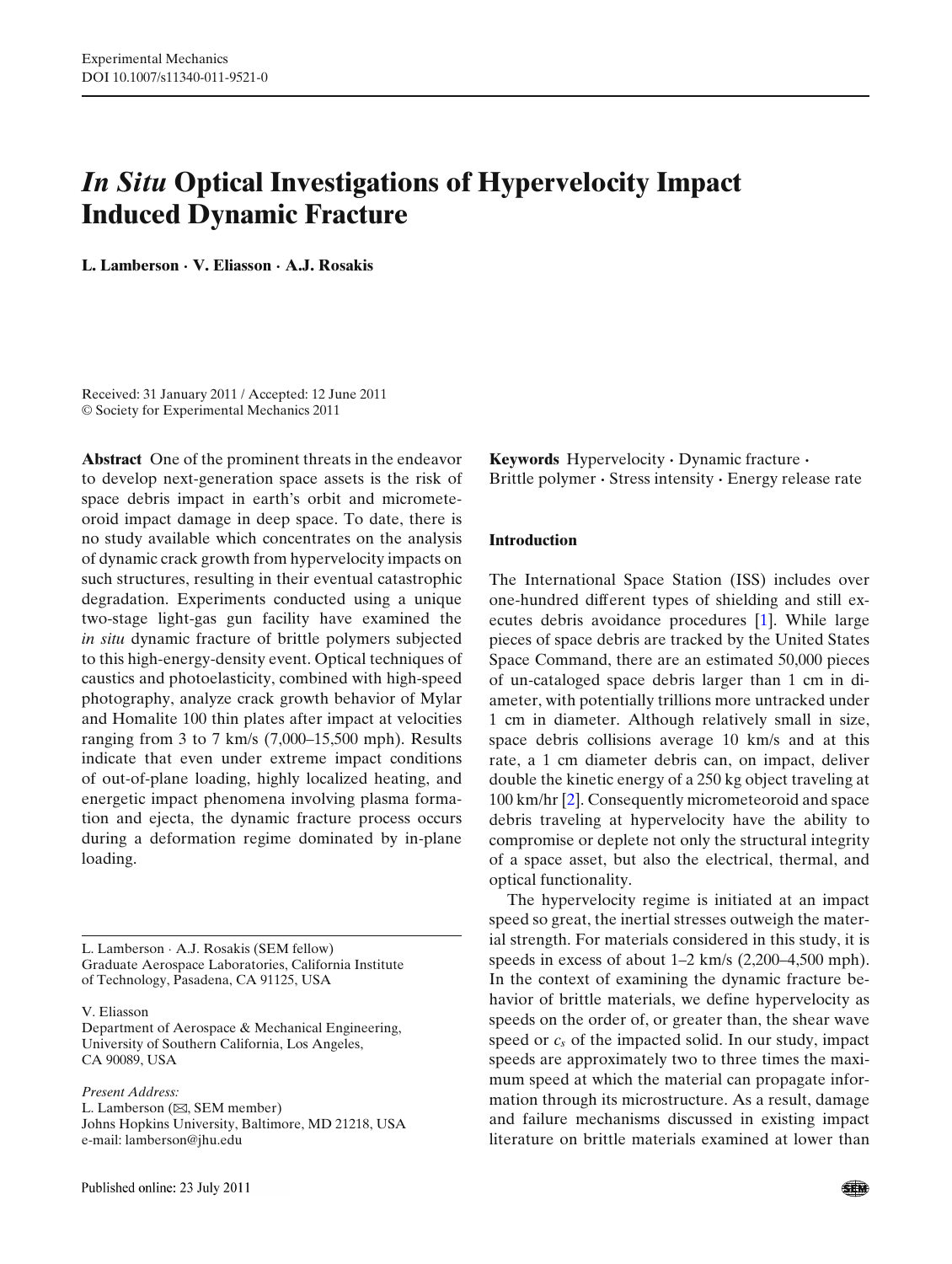hypervelocity, and consequently lower kinetic energy densities, may not be valid. Therefore a critical need to experimentally examine material behavior at these extreme material conditions exists.

Metal response from hypervelocity impact, typically in the context of a Whipple bumper shield for micrometeroid and space debris impact, has been under extensive investigation by NASA since the birth of space exploration [\[3\]](#page-9-0). In this regard, thin metallic sheets are tested in the hypervelocity regime to evaluate a ballistic limit as a means to correlate the velocity of the impactor to a resulting damage length scale. Although metals are a large component of most space assets, more brittle materials such as polymers and ceramics in the form of thin tiles are often significant components of optical and thermal protection systems of space structures. Specifically, nominally brittle materials such as silica glass used in the 'window to the world' Cupola recently completed on the ISS [\[4](#page-9-0)], and Kapton, a Mylar-like polymer used on the tennis court-sized sunshield for the James Webb Space Telescope scheduled to launch in 2013 [\[5\]](#page-9-0), are particularly vulnerable to dynamic crack propagation resulting from potential space debris or micrometeoroid impacts.

### **Experimental Background**

A unique two-stage light-gas gun facility was used to experimentally investigate hypervelocity impacts. Originally designed by Southwest Research Institute and completed in 2006 [\[6](#page-9-0)], this particular gun is a joint venture between the California Institute of Technology and NASA's Jet Propulsion Laboratory (JPL), known as the Small Particle Hypervelocity Impact Range (SPHIR). Launch capability using slug impactor technology with masses between 5 to 50 mg of polymer or metal composition includes 0.9 grams of smokeless gun powder and rifle primers for detonation, and hydrogen gas to accelerate projectiles to impact velocities between 1 and 7 km/s. The facility itself is approximately 6 m in total length with a smooth-bore design, flight tube length of 3 m, and a large target chamber housing over a dozen optical ports (shown in Fig. [1\)](#page-2-0).

In this study we were able to characterize the dynamic behavior *in situ* or during the impact and crack propagation, as well as determine the dominant failure mode. Thin target plates (1.6 mm) of two different brittle polymers, Mylar and Homalite 100, were used. Each plate was 150 mm in diameter with a center hole 20 mm in diameter that was initially pre-cracked. The plates were then subjected to far-field quasi-static tensile loads ranging from 0.5 to 4 MPa, similar in

magnitude to a functional load on a component of a space asset, or possibly a hoop stress exhibited on a membrane structure of an external tank. This precracked configuration could be thought of as an inherent material flaw, possible damage that occurred during launch, or an older component of a space asset that has pre-existing hypervelocity impact damage. A nylon 6- 6 right cylindrical slug 1.8 mm in diameter and length, was shot at the target plate at velocities ranging from 3 to 7 km/s. All experiments were conducted under vacuum between 0.13 and 2.4 kPa (1–18 Torr). The material and optical properties used in the analysis for Mylar and Homalite 100 are listed in Table [1.](#page-2-0)

Dynamic optical techniques were configured in transmission and combined with high-speed photography which could capture eight frames down to the nanosecond scale of the complex stress wave patterns during impact; as well as subsequent dynamic fracture behavior of the impacted material. A thin film of Mylar (12.7 μm) was placed at a known distance ahead of the target plate and created a flash when the incoming projectile passed through it. This flash was registered by a visible wavelength photodiode and was used to trigger the ultra high-speed camera (Cordin 214, 100 million frames per second). At that same instant, a second high-speed camera (Photron SA-1, 1 million frames per second) with continuous recording capabilities of up to 1.2 s was triggered off the same photodiode, capturing a video of the incoming micrometeoroid, the impact event itself, and resulting energetic phenomena of plasma formation and ejecta (Fig. [2\)](#page-3-0). The Photron was also used to discern the time of flight between the pre-target film and the polymer target plate, and then used to calculate the micrometeoroid velocity to an accuracy of  $\pm 2\%$ .

Resulting crack velocities were estimated with a secant method which evaluates the derivative of the crack length versus time history provided by the output of the Cordin high-speed camera. It should be noted that, while cracks can locally accelerate and decelerate with virtually instantaneous accelerations, crack velocities in these tests were calculated only in the global sense dictated by the interframe time on the high-speed camera images. Thereby the estimated crack velocities were insensitive to any transient effects at the crack tip appearing on a smaller time scale.

Early efforts utilizing high-speed photography in dynamic fracture by Wells and Post in 1958 [\[8](#page-9-0)], and later Irwin et al. [\[9\]](#page-9-0), Kobayashi [\[10](#page-9-0)] and Roskais [\[11](#page-9-0)], among others, coupled with optical diagnostics have developed experimental methods to determine the crack tip stress-state via the dynamic stress intensity factor. The two main optical diagnostics used in this study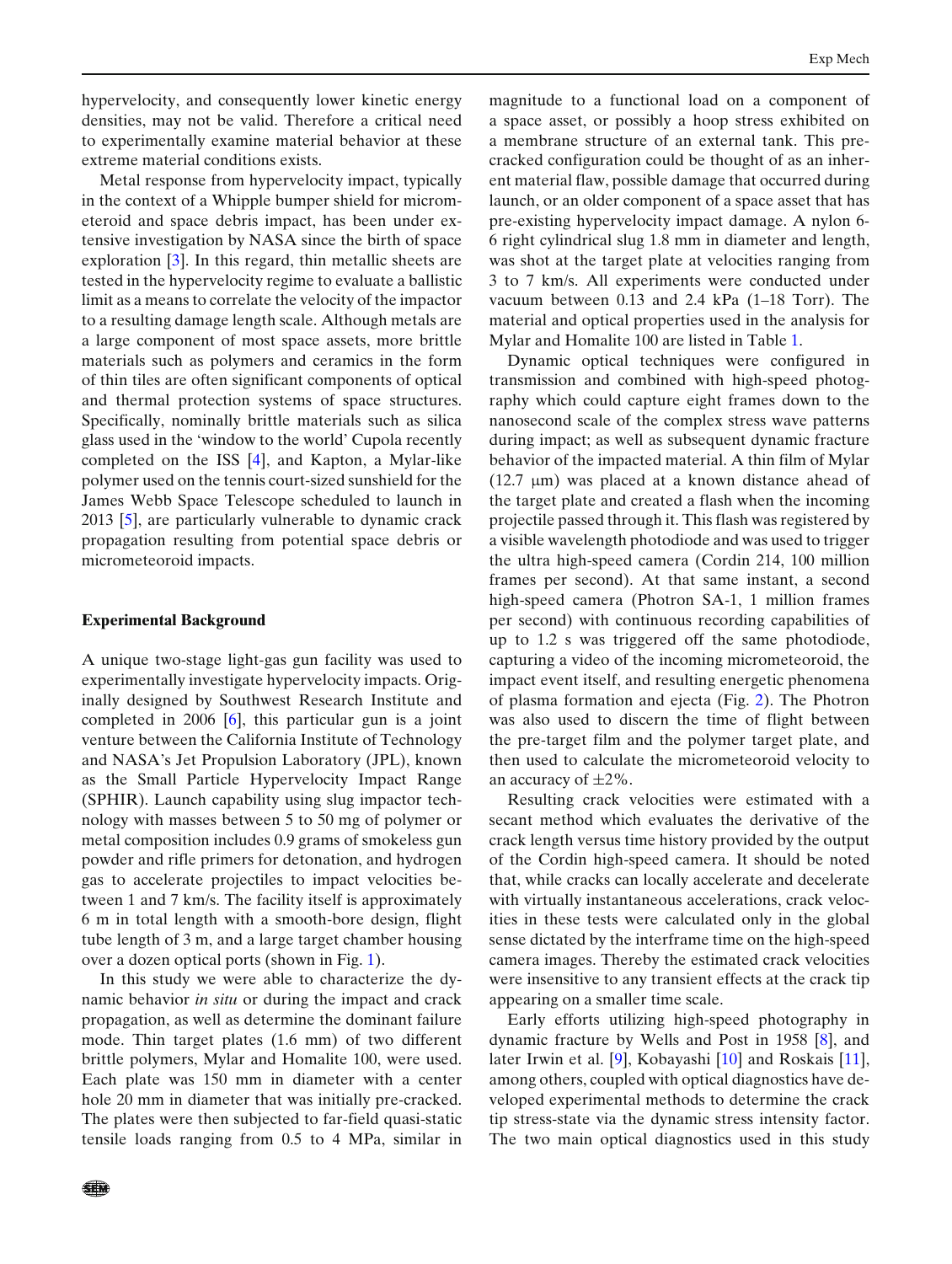<span id="page-2-0"></span>**Fig. 1** (*Top*) SPHIR Two-stage light-gas gun facility developed for hypervelocity impact testing. (*Bottom*) Schematic of diagnostics used during testing including high-speed photography for velocimetry, and optical diagnostics for dynamic photoelasticity and caustic analysis of the target, to scale [\[7\]](#page-9-0)





include dynamic photoelasticity and caustics. Each technique is mutually exclusive in that photoelasticity relies on the interference of light, and caustics on light refraction.

# **Dynamic Fracture Theory**

By assuming the validity of the principles of singular fracture mechanics in a mode-I, or crack-opening

**Table 1** Elastic and optical properties of Homalite 100 and Mylar

aDetermined by averaging 2 amplitudes from pulse-echo ultrasonic technique  $\pm$ 175 m/s

|                                      |               | Homalite 100           | Mylar                  |
|--------------------------------------|---------------|------------------------|------------------------|
| Elastic modulus (MPa)                | Е             | 3,860                  | 5,100                  |
| Poisson's ratio                      | ν             | 0.35                   | 0.38                   |
| Density $(kg/m^3)$                   | ρ             | 1,230                  | 1,390                  |
| P wave speed <sup>a</sup> $(m/s)$    | $c_l$         | 2,145                  | 2,447                  |
| S wave speed $(m/s)$                 | $c_{s}$       | 1,082                  | 1,185                  |
| Rayleigh wave speed (m/s)            | $c_R$         | 980                    | 1,070                  |
| Stress optical coefficient $(m^2/N)$ | $\mathcal{C}$ | $-9.2 \times 10^{-11}$ | $-1.4 \times 10^{-10}$ |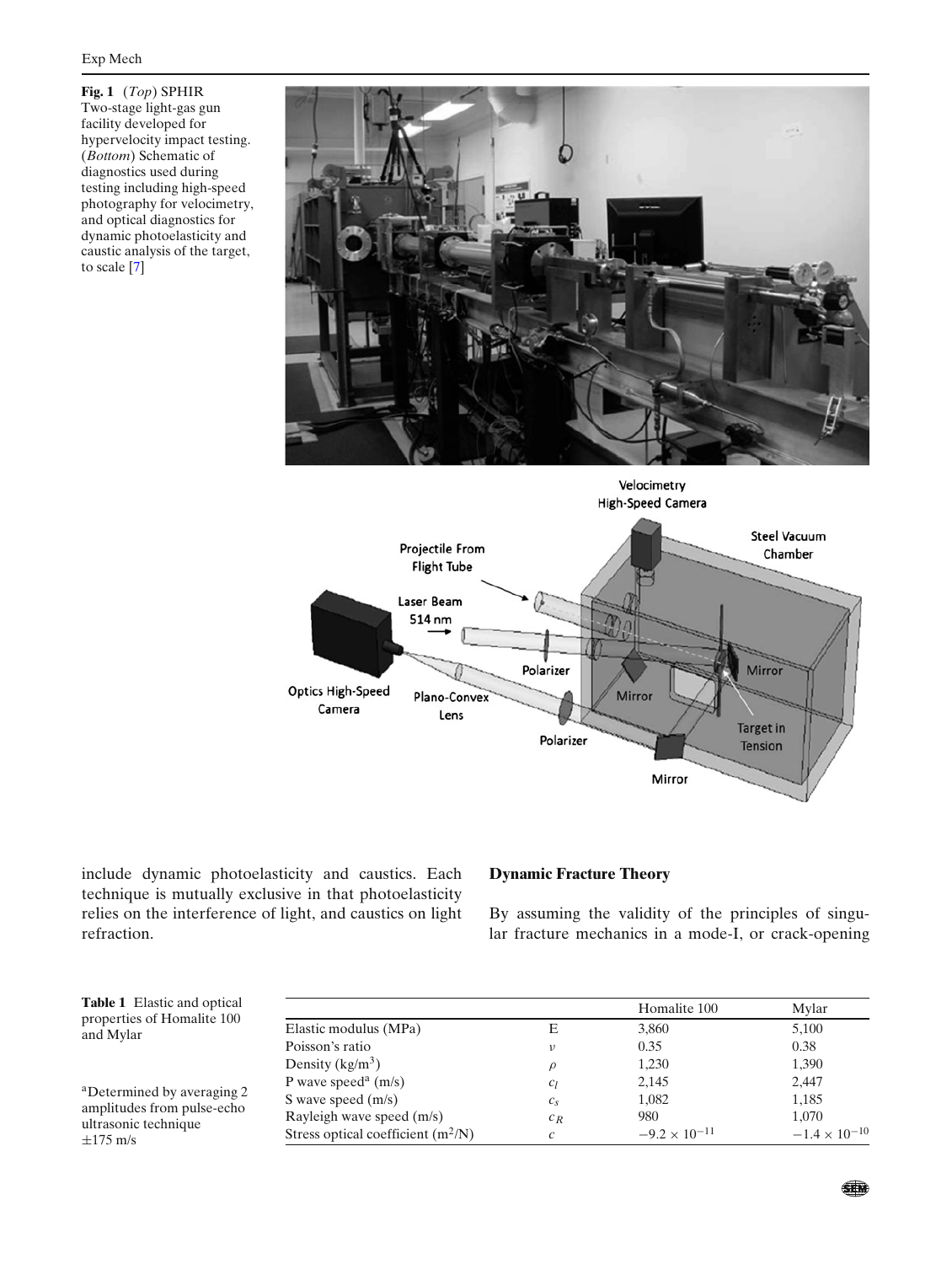<span id="page-3-0"></span>

**Fig. 2** (**a**) Photograph of 150 mm diameter, 1.6 mm thick polymer plate held in a load frame inside the two-stage light-gas gun with collimated laser beam illumination around a 20 mm hole. (**b**) High-speed photography (Photron SA-1, 200,000 frames per second,  $128 \times 112$  resolution, 1 μs exposure time) captures a laboratory micrometeoroid or space debris, self-illuminated, as it flies through the field of view from *left* to *right*, creating a streak of ionized gas in its path 35 μs before impact. (**c**) At 15 μs before impact, the nylon slug is closer to the polymer plate and has an impact velocity of 5.2 km/s. (**d**) Spectral flash and plasma formation created on impact with the polymer plate. (**e**) Ejecta shown 35 μs after impact with considerable localized heating present

mode, the stresses at the vicinity of a crack propagating with velocity  $v(t)$  can be described by the singular stress field as

$$
\sigma_{ij} = K_I^d / \sqrt{2\pi r} f(\theta, v) \tag{1}
$$

where in a polar coordinate system  $(r, \theta)$  translating with the crack, *r* is equal to the radial distance from the crack tip and  $\theta$  defines the angular position.

The common amplitude of all stress components is the dynamic stress intensity factor,  $K_I^d(t)$ , which varies explicitly with time as well as with the time-dependent crack tip speed, v(*t*), and the applied loading, *P*(*t*), and can be determined experimentally.

For growing cracks the dynamic stress intensity factor is

$$
K_I^d(t, v(t), P(t))\tag{2}
$$

and should attain a critical value, denoted as  $K_{IC}^d$  and called the dynamic fracture toughness, which represents the material's resistance to dynamic crack growth. In the case of dynamically growing mode-I cracks, this resistance is crack growth rate dependent and has been found to be a function of the crack growth speed,  $v$ , which is argued by Rosakis et al. [\[12–14](#page-9-0)], among others, to be a material functional property and can be used in designing against catastrophic failure.

In the experimental configuration, designed such that the dynamic fracture toughness can be measured by optics, the polymer target plate is placed slightly out of the focus of the high-speed camera by a known distance,  $z_0$ . When laser light passes through the polymer specimen, there is a local thinning effect near the crack tip. In this region the light is consequently refracted away from the crack tip creating a characteristic shadow spot, surrounded by a brighter epicycloid called a caustic.

For mode-I dynamically propagating cracks in a presumed isotropic, homogeneous, linear elastic material, the crack tip velocity and dynamic stress intensity factor are both allowed to be arbitrary functions of time. If the plate is thin enough that the plane stress assumption is valid, it can be shown [\[15\]](#page-9-0) that this optical retardation at the vicinity of the crack tip is directly proportional to the thickness average of the first stress invariant  $\hat{\sigma}_{11} + \hat{\sigma}_{22}$  asymptotically expressed as

$$
\hat{\sigma}_{11} + \hat{\sigma}_{22} = F(v) \frac{K_I^d(h)}{\sqrt{2\pi r_l}} \cos(\theta_l/2) + O(1) \text{ as } r_l \to 0 \quad (3)
$$

where

$$
F(v) = \frac{2(1 + \alpha_s^2)(\alpha_l^2 - \alpha_s^2)}{[4\alpha_l\alpha_s - (1 + \alpha_s^2)^2]}
$$
(4)

$$
\alpha_{l,s} = \sqrt{1 - \frac{v(t)^2}{c_{l,s}^2}} \tag{5}
$$

 $v(t)$  is the instantaneous crack speed,  $c_{l,s}$  the material's pressure and shear wave speeds, respectively; and  $K_I^d(t)$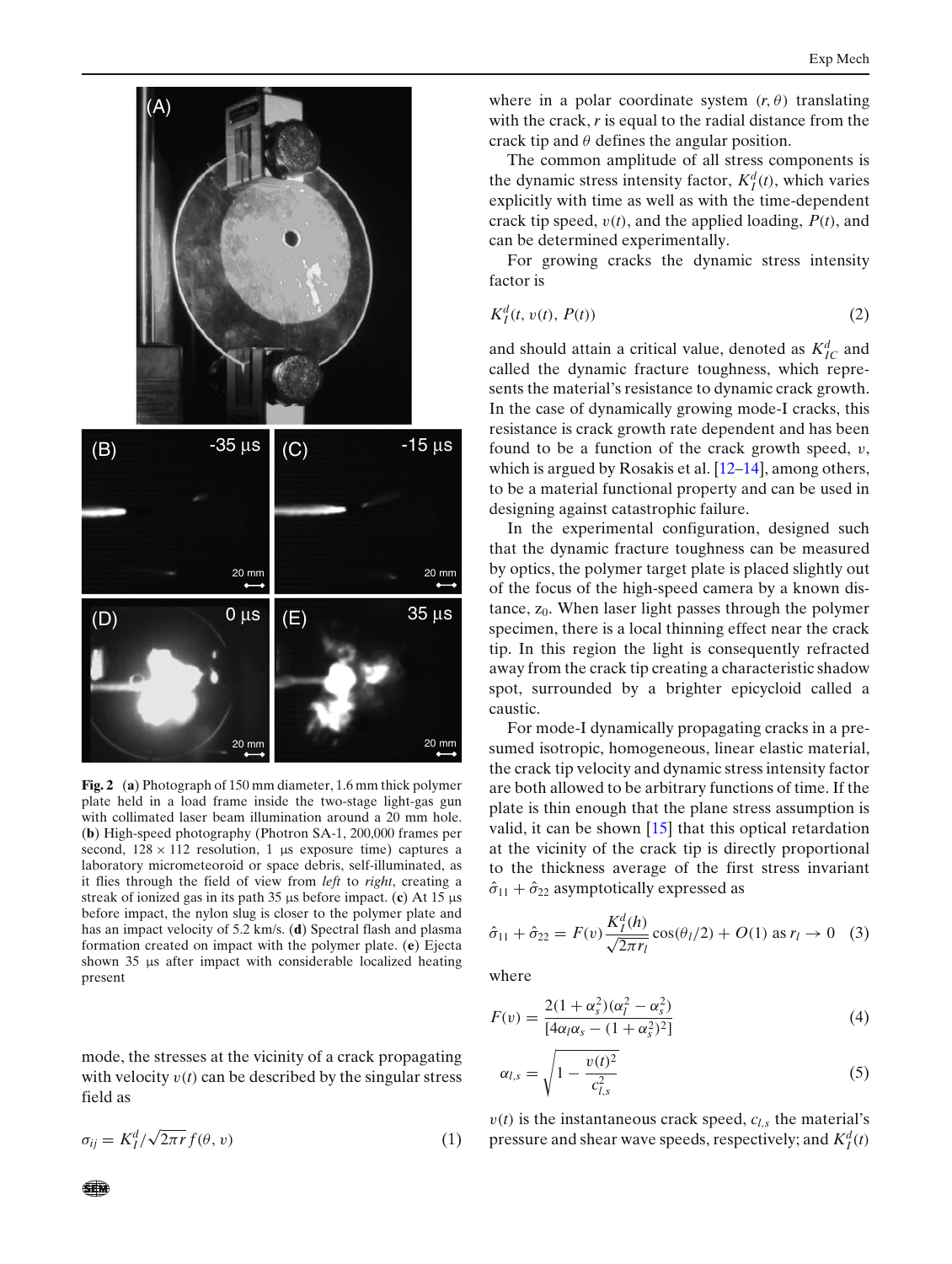<span id="page-4-0"></span>is the instantaneous value of the dynamic stress intensity factor where

$$
r_l = \sqrt{(x_1^2 + (\alpha_l x_2))^2}; \ \theta_l = \tan^{-1}((\alpha_l x_2)/x_1)
$$

so that the distorted polar coordinate system  $(r_l, \theta_l)$ translates with the moving crack tip.

When utilizing caustics, the stress intensity factor,  $K_I$ , can be related to the experimentally measurable shadow spot diameter, *D*, by

$$
K_I^d = \frac{2\sqrt{2\pi}}{3\alpha_I ch z_0 F(v)} \left(\frac{D(t)}{3.17}\right)^{5/2}
$$
 (6)

where *c* is an optical constant and *h* is the sample thickness, as shown by Rosakis [\[15](#page-9-0)], and Beinert and Kalthoff  $[16]$ . If the crack is growing with a certain speed, then by definition  $K_I^d$  equals its critical value (of dynamic fracture toughness,  $K_{IC}^d$ ) for that speed and expression (equation (6)) directly furnishes the dynamic fracture toughness.

Moreover, the critical level of the energy that the surrounding material supplies to a dynamic, mode-I, crack tip growing at speed  $v(t)$  is called the dynamic energy release rate,  $G_{IC}^d(v)$ , and can be related to the critical fracture resistance,  $K_{IC}^d$ , by

$$
G_{IC}^d = \frac{1}{H} A_I(v) K_{IC}^{d^2}.
$$
 (7)

Here  $A<sub>I</sub>$  is a universal function of crack speed, v, and the material's shear and pressure wave speeds, *cs* and *cl*, [\[17](#page-9-0)] and is expressed by

$$
A_I = \frac{v^2 \alpha_I}{(1 - v)c_s^2 B} \tag{8}
$$

where

$$
B = 4\alpha_l \alpha_s - \left(1 + \alpha_s^2\right)^2 \tag{9}
$$

and the term *H* is a combination of the Young's Modulus, *E*, and the Poisson's ratio, ν, and is given by

 $H = E$  for plane stress and

 $H = E/(1 - v^2)$  for plane strain.

By using caustics, we presupposed that the fracture process is mode-I or crack opening dominant and that small scale yielding in the area of the crack tip does not effect the caustic; therefore assuming the crack can be adequately described by the asymptotic stress solution [\[18\]](#page-9-0). Then based on the experimental results,

we determined if that fracture criterion assumption was valid under these complex conditions. The relation (equation (7)) demonstrates that if indeed the dynamic fracture toughness,  $K_{IC}^d$ , is a material dependent function of crack speed,  $v$ , so is the critical level of required energy,  $G_{IC}^d$ . Consequently,  $G_{IC}^d$  is also considered to be a function characterizing the material's ability to resist fracture and can be thought of as the requisite energy dissipated at the crack tip during the dynamic fracture process [\[17](#page-9-0)]. One of the major goals of the study is to directly measure this function in the presence of highly energetic hypervelocity impact loading conditions.

#### **Uncertainty in Data Analysis**

While this investigation is limited to brittle materials, errors in the calculation of the dynamic stress intensity factor come from possible crack tip transient and three-dimensionality (3-D) effects, potential material optical anisotropy, and the time mismatch of the highspeed camera interframe time with the rapidly changing



**Fig. 3** (*Top*) Homalite 100 resulting crack path appearance in the rare case where crack speed exceeded 0.45  $c_R$ , the Rayleigh wave speed, and the crack path would branch. Average branching angle was approximately 29◦. (*Middle*) Homalite 100 typically resulted in a crack path exhibiting distinctive kinking or oscillations. (*Bottom*) Mylar exhibited a smooth crack path appearance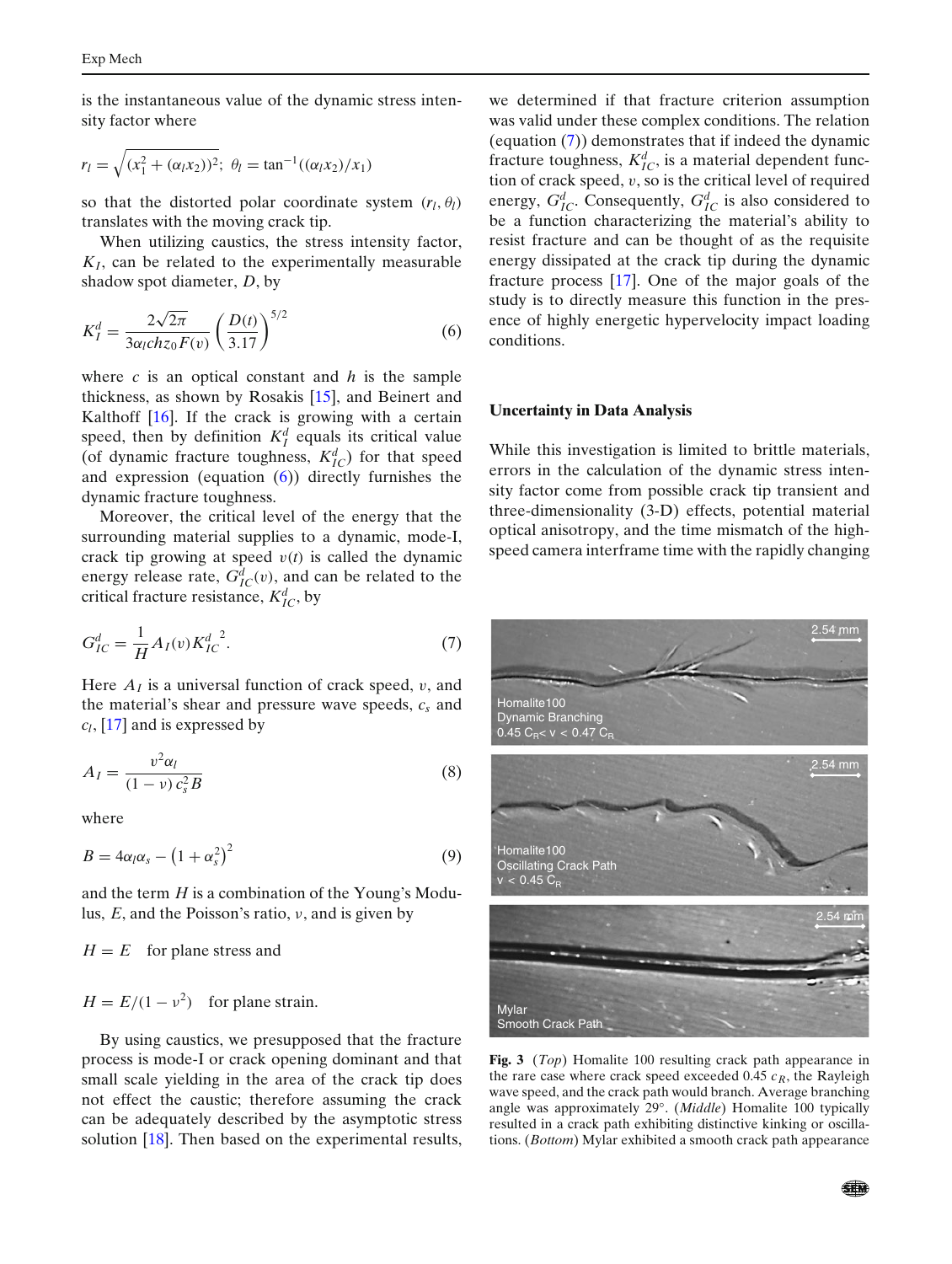<span id="page-5-0"></span>behavior at the crack tip; all of which could affect the interpretation of the caustic.

The benefit of utilizing the optical method of caustics is that the measurement is made directly at the crack tip, and consequently the interpretation of the data does not rely on the complete transient stress analysis of the entire specimen [\[15](#page-9-0)]. By using this method, the domain around the crack is assumed to exhibit typical square root stress singularity at all times. Due to the 3-D effects at the crack tip, an innate limitation on time resolution, shown to be on the order of at least  $h/2c_s$ or sample thickness over twice the shear wave speed, exists [\[19](#page-9-0)]. For our study it would be on the order of less than 1 μs. Moreover it has been shown that the *K*–v relation is not necessarily a unique representation, suggesting that the stress intensity factor may change with time without any change in crack tip velocity. This leads to scatter within the general trend of increasing stress intensity factor with increasing crack velocity [\[19](#page-9-0)], particularly at the higher crack velocities as seen in Figs. [5](#page-6-0) and [6.](#page-8-0)

To mitigate error in the interpretation of the caustic and crack tip velocity, only data from tests where the cracks did not exhibit arrest have been used in the

 $X_1$  $x_2$  $X_3$  $\overline{\phantom{a}}$  $B = 5 \mu s$ Impact Shadow Spot 20 mm  $S$  Wave  $35 \mu s$ 20 mm  $48 \mu s$ S Wave Crack 80μs Growth 20 mm  $20 \mu s$ 20 mm P Wave **Ejecta** A 20 mm Impact σ σ

**Fig. 4** High-speed photography (Cordin, full resolution, 50 ns exposure time) is used to capture the isochromatic fringe pattern, caustics and shadow spots generated during crack growth resulting from a micrometeoroid or space debris hypervelocity impact on Mylar. (**a**) Configuration of the pre-cracked polymer plate, in plane  $x_1$  and  $x_2$  prior to hypervelocity impact loading from the  $x_3$ , out-of-plane, direction. (**b**) Upon impact, the shadow spot shown has not yet felt the impact shock. (**c**) The fastest stress wave, the longitudinal wave, travels radially outward from the impact site at 2447 km/s and disturbs the caustic, but there is no crack growth. Ejecta is thrown from the plate and clouds the field of view. (**d**) The crack begins to grow, ejecta is starting to disperse and the shear wave is seen moving radially outwards from the impact site at 1,185 m/s. (**e**) The crack appears to grow just behind the shear wave. (**f**) After 80 μs the polymer plate has almost completely failed, cracks speeds averaged 360 m/s (800 mph)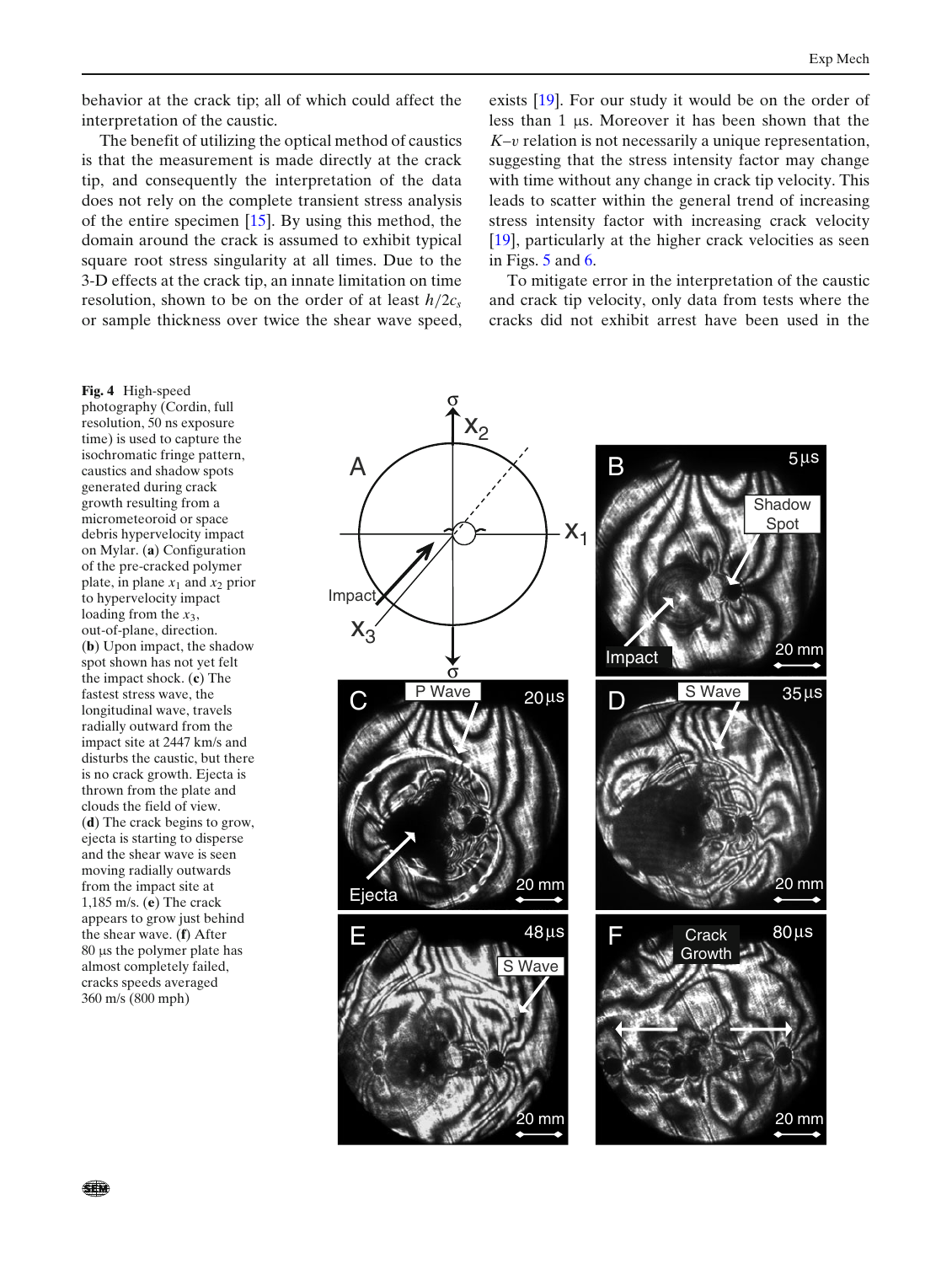<span id="page-6-0"></span>analysis. The reason for this is to avoid sudden transients in the form of either crack tip speed, acceleration, or deceleration. As shown by Rosakis and coworkers [\[20–22](#page-9-0)], transients are known to effect the ability of caustics to accurately measure the dynamic value of transient stress factors. The work of Tippur et al. [\[23\]](#page-9-0) also elucidates the effect of transients in relation to the optical method of coherent gradient sensing (CGS).

Additionally, optical distortions resulting from the large beam expansion (100 mm) have been removed using MATLAB, specifically employing the Control

Point Selection Tool in the Image Processing Toolbox. Before each test, a high-speed camera image is taken with a calibrated grid placed in the field of view. The experimental grid image is then mapped using a bi-cubic transformation to a virtual grid of the exact measured size in MATLAB. After a hypervelocity test is run, the resulting caustic images with the same field of view are post-processed through the code to map the test images to the virtual grid, consequently removing chromatic error. From there the caustic diameter and crack tip position is measured using ImageJ (image processing

**Fig. 5** Dynamic stress intensity factor at the crack tip as a function of crack speeds resulting from hypervelocity impact induced fracture on Homalite 100 (*top*) and Mylar (*bottom*) thin plates. The quasi-static stress intensity value is labeled by a dashed line across the horizontal axis. Homalite 100 data points are averaged per test. Mylar data points are not averaged per test since the mode-I fracture trend was clear before averaging. For Homalite 100, the hypervelocity results are compared to the characteristic gamma-shaped *K*–v curve exhibited by conventional mode-I in-plane loading tests at a much lower rate on single edge notch (SEN) specimens by Irwin [\[9](#page-9-0)]

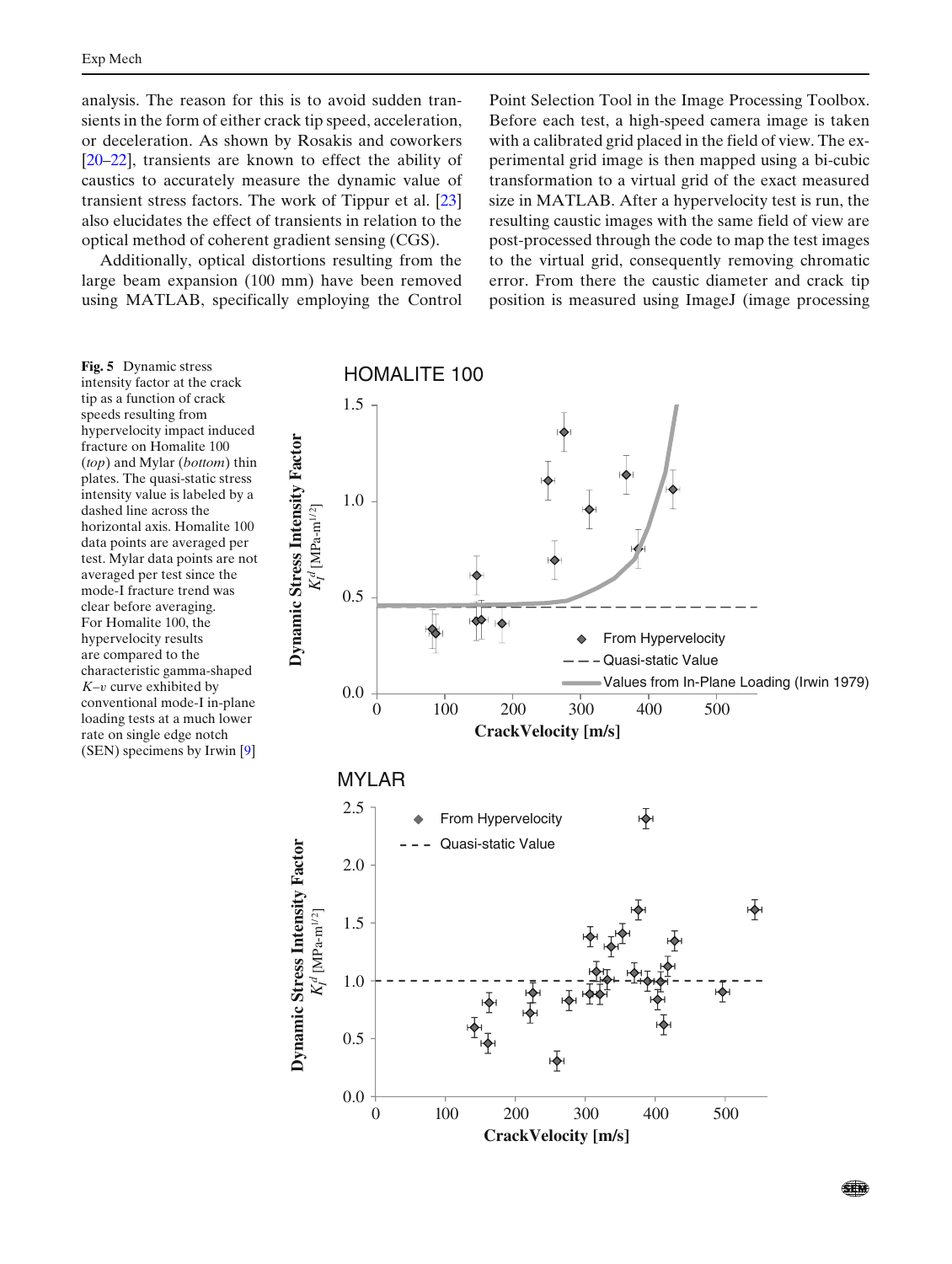program), and is an average of three readings of the measurement, having first calibrated the length scale using the grid image. In this regard, uncertainty in the position of the crack tip, measured at a distance *r* at any instant captured is less than 10 mm or 7% of the field of view, and uncertainty in the shadow spot diameter or *D*, is on the order of less than 1%.

# **Results**

Both polymers had crack velocities sustain global subsonic speeds of roughly  $0.2-0.47$   $c_R$ , the Rayleigh wave speed, but Mylar tended to have slightly higher crack velocities. We believe this is due to the degree of transient effects at the crack tip which appears to have a material dependence. Homalite 100 upon impact exhibited a distinctive kinking in the crack path appearance, and took slightly longer (20 μs on average) than Mylar to reach complete failure of the plate. Conversely, Mylar exhibited a flat crack path appearance that closely followed the shear wave, and grew perpendicular to the direction of the far-field tensile loads. This may be due to the fact that impact longitudinal and shear waves on the Homalite 100 target had more time to reflect from the boundaries and interact with each other (Fig. [3\)](#page-4-0). Consequently, complex wave interaction of Homalite 100 influenced transient crack behavior, and as a result the crack appears to be following instantaneous local mode-I, or local opening crack path.

No statistically significant correlation was found between location of the impact and time of crack transition to propagation, nor between the pre-tensile farfield load level and the crack transition to propagation, respectively. The former observation is possibly due to the inherent variability in the pre-cracks along with the difficulty to visualize the stress state at the crack tip immediately upon impact from ejecta clouding the view, and the latter most likely due to the fact that the inertia of the incoming projectile exceeds the existing stress from the pre-tensile load as well as the material strength of the thin plate. It should be noted that from the high energy generated during hypervelocity impact, intense localized heating occurs caused by the isentropic mismatch of initial shocking and rarefaction wave interaction between the plate and the impactor. This process causes the projectile to vaporize on impact, as would happen to space debris in low earth orbit and micrometeoroids in outer space.

Overall, Mylar exhibited less transient behavior and an unadulterated isochromatic fringe pattern from photoelasticity than Homalite 100 due to the fracture process taking less time with less influence from impact

|                                                                  | Homalite 100 | Mylar |
|------------------------------------------------------------------|--------------|-------|
| Average crack tip speed (m/s)                                    | 230          | 330   |
| Quasi-static fracture toughness <sup>a</sup><br>$(MPa-\sqrt{m})$ | 0.45         | 1.1   |
| Averaged dynamic stress intensity<br>$(MPa-\sqrt{m})$            | 0.73         | 1.1   |
| Quasi-static energy release rate<br>(J/m <sup>2</sup> )          | 52.5         | 196   |
| Averaged dynamic energy release<br>rate $(J/m2)$                 | 208          | 284   |
| Crack path appearance                                            | Oscillating  | Flat  |

 $a$ From literature, Mylar from Shockey [\[24\]](#page-9-0), Homalite 100 from Mall and Kobayashi [\[14\]](#page-9-0)

wave interaction and boundary reflection, as shown in Fig. [4.](#page-5-0) Regardless, all cases exhibited a fracture criterion of mode-I in an averaged sense and a stress field that was driven by the longitudinal waves dictating plate fracture behavior (Fig. [5\)](#page-6-0). Table 2 summarizes the results of the investigation.

#### **Conclusions**

The continuum approach underlying elastodynamic fracture theory often breakdowns under high loading and, or strain rates since it dictates that crack behavior must consume energy at the rate is it delivered to it by the surrounding continuum via altering speed. However laboratory micometeoroid and orbital debris stikes on brittle polymers averaging 6 km/s and producing strain rates as high as  $10^{-11}$  s<sup>-1</sup> have shown otherwise. The results of this investigation illustrate that the mode-I asymptotic stress solution at the crack tip remains a valid approach in characterizing fracture behavior resulting from micrometeoroid and space debris hypervelocity impacts with extreme conditions of mixed-mode loading, highly localized heating, and complex impact phenomena of ejecta and plasma formation. A reason for this behavior is that the speed of the incoming micrometeoroid is on the order of two to three times faster than the material longitudinal and shear wave speeds. As such the slowest waves, Rayleigh surface waves, do not have enough time to propagate and interact with boundaries. Consequently no significant out-of-plane bending mode is generated before the plate has completely failed. We have discovered that laboratory micrometeoroids and orbit debris impacts of Mylar and Homalite 100 do exhibit, in an averaged sense, mode-I dominance. As a result, this criterion can be introduced in models to predict damage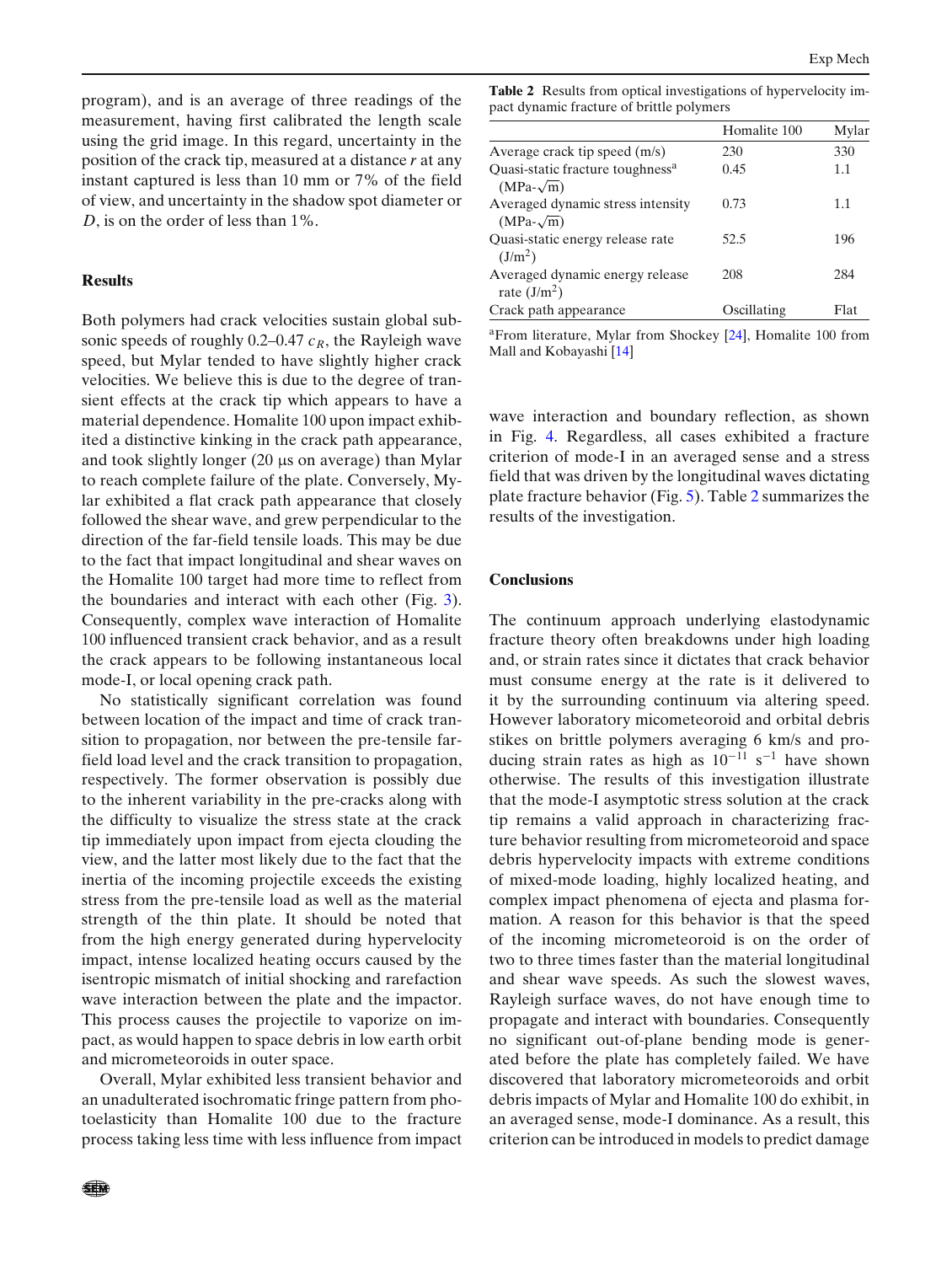<span id="page-8-0"></span>**Fig. 6** Averaged dynamic energy release rates at the crack tip as a function of crack speeds resulting from hypervelocity impact induced fracture on Homalite 100 (*top*) and Mylar (*bottom*) thin plates. The quasi-static energy release rate value  $(v = 0^+)$  is labeled on the vertical axis. For Homalite 100, the *solid line* illustrates averaged values from numerous geometries tested in conventional, purely mode-I or crack-opening configurations, with in-plane loading conditions at much lower rates [\[16](#page-9-0), [25\]](#page-9-0). For Mylar, the four largest and four smallest values of the energy release rate per 100 m/s of crack velocity are used to generate upper and lower exponential curve fits, illustrating the envelope of the overall trend of increasing energy release rate with increasing crack velocity seen in the hypervelocity data



under these extreme conditions. Overall, longitudinal waves from the initial impact dictate stress at the crack tip, and failure of the plate is dominated by in-plane loading.

A couple of significant observations can be made on the basis of the results displayed in Figs. [5](#page-6-0) and 6. In both material systems tested, the critical energy provided to the crack tip for growth appears to have a well-defined dependence on crack tip speed. This dependence ex-

hibits a drastic increase in  $G^d_{IC}$  at about 0.4  $c_R$ . For Homalite 100, this value is close to the crack branching speed [\[10\]](#page-9-0). Perhaps the most significant observation is that the characteristic gamma shape  $G-v$  curve shown in the line obtained from averaging multiple in-plane loading configurations at much lower structural loading rates lies within the current experimental results that have been obtained under loading conditions involving extremely energetic out-of-plane hypervelocity impacts